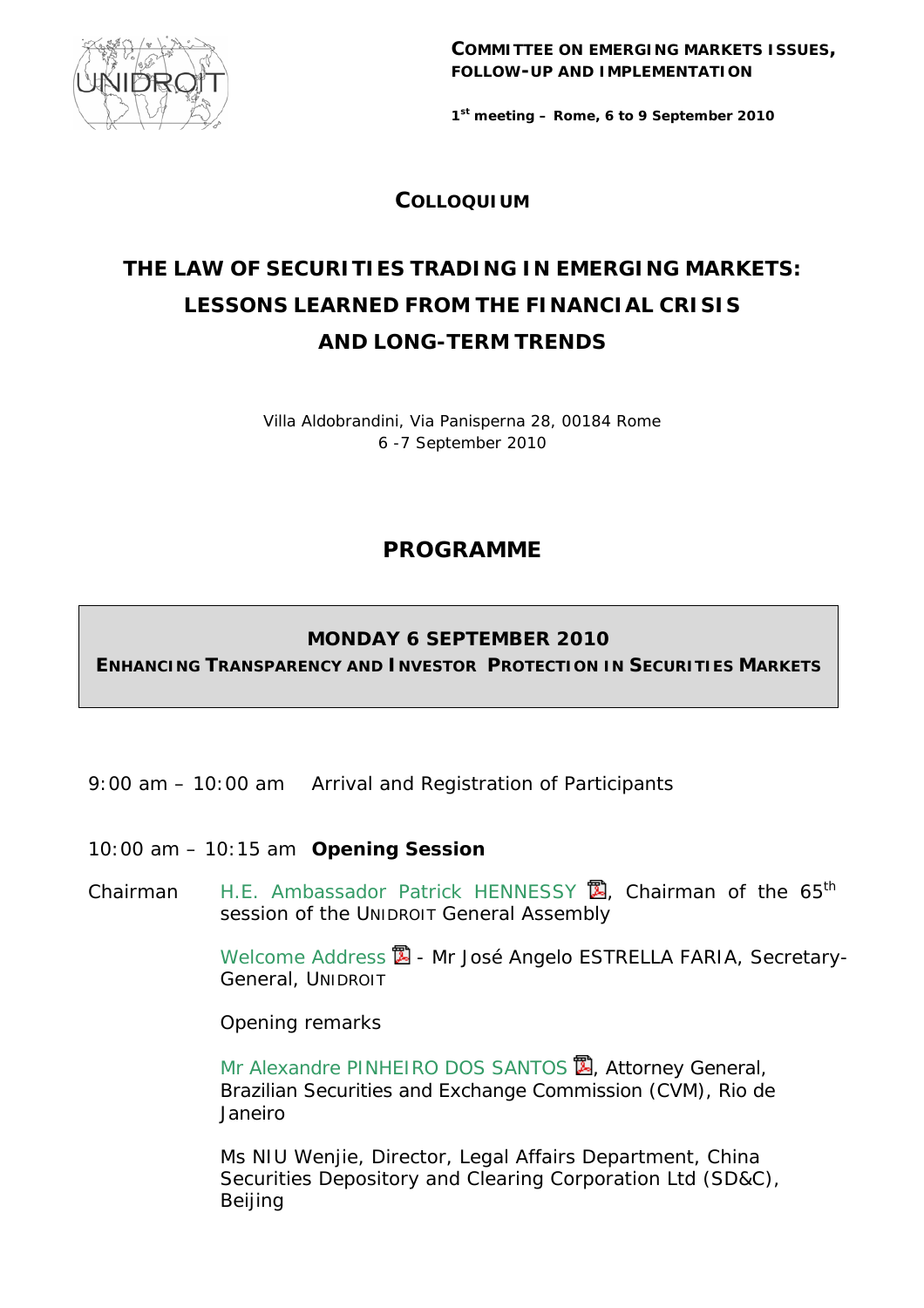|                                                 |                                    | 10:30 am $-$ 1:00 pm $1^{st}$ Session - Legal measures to deter |  |  |
|-------------------------------------------------|------------------------------------|-----------------------------------------------------------------|--|--|
| manipulation and other unfair trading practices |                                    |                                                                 |  |  |
|                                                 | <i>(including insider trading)</i> |                                                                 |  |  |

*Chairman* Professor Herbert KRONKE, University of Heidelberg, former Secretary-General of UNIDROIT

> [Mandatory and Contract-based Ownership Disclosure](http://www.unidroit.org/english/documents/2010/study78b/cem1-colloquium2010/enriques.pdf) *– Professor Luca ENRIQUES, Consob Commissioner, Rome*

The IOSCO Multilateral Memorandum of Understanding [Concerning Consultation and Cooperation and the Exchange of](http://www.unidroit.org/english/documents/2010/study78b/cem1-colloquium2010/cunha.pdf)  Information (IOSCO MMoU): an International Benchmark for Securities Enforcement *– Ms Rita CUNHA, OICV-IOSCO, Madrid* 

12:30 pm – 1:00 pm Comments/Questions by Participants

1:00 pm  $- 2:30$  pm  $\qquad \qquad$  Lunch

2:30 pm – 6:30 pm **2nd Session**

*Chairman* Mr Hans KUHN, Director, Swiss National Bank

#### 2:30 pm – 4:00 pm *Fair and equitable treatment of security holders (including take-over bids)*

[Take-over Rules for Listed Companies, the Basic Issues](http://www.unidroit.org/english/documents/2010/study78b/cem1-colloquium2010/doralt.pdf)  $\mathbb{Z}$  – *Professor Peter DORALT, former Chairman, Austrian Takeover Commission* 

[Investor Protection in the context of Take-over Bids](http://www.unidroit.org/english/documents/2010/study78b/cem1-colloquium2010/pietrancosta.pdf)  $\mathbb{Z}$  – *Professor Alain PIETRANCOSTA, University of Paris I* 

[Issuers Regulation after the Financial Crisis](http://www.unidroit.org/english/documents/2010/study78b/cem1-colloquium2010/dinoia.pdf) – *Mr Carmine DI NOIA, Vice Director General, Assonime*

4:00 pm – 4:30 pm Comments/Questions by Participants followed by refreshments

#### 4:30 pm - 6:00 pm *Collective investment schemes: protection of client assets, prevention of conflict of interests and liability*

[UCIs: Prevention of Conflicts of Interest, Protection of Assets and](http://www.unidroit.org/english/documents/2010/study78b/cem1-colloquium2010/lebbe.pdf)  Liability – *Ms Isabelle LEBBE, Arendt & Medernach Law Firm, Luxembourg* 

[The Geneva Convention Meets Securities Regulation: Beyond](http://www.unidroit.org/english/documents/2010/study78b/cem1-colloquium2010/mooney.pdf)  Intermediated Securities – *Professor Charles W. MOONEY, Jr., University of Pennsylvania, Philadelphia*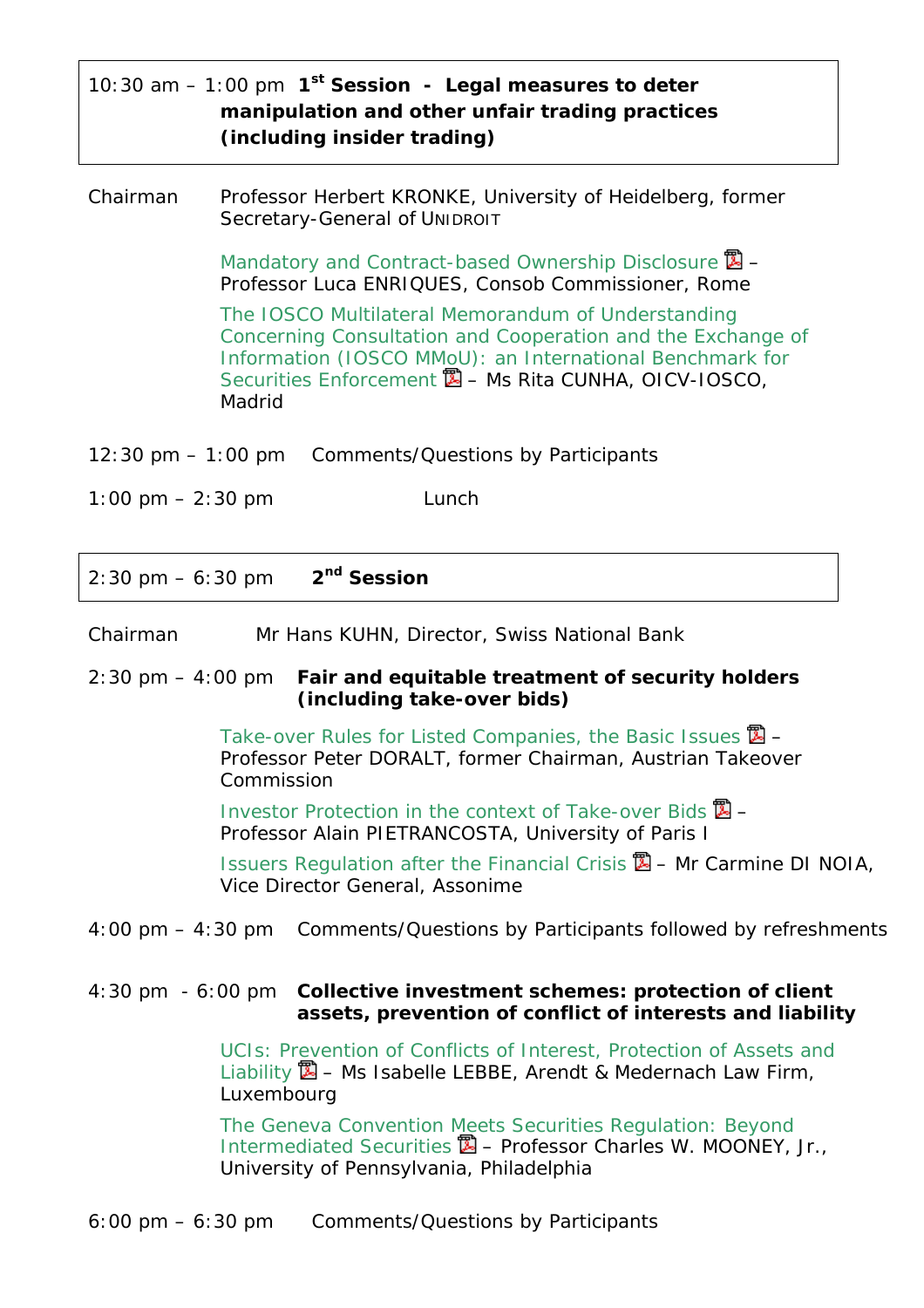#### **TUESDAY 7 SEPTEMBER 2010**

**THE LEGAL FRAMEWORK FOR SECURITIES TRADING IN EMERGING MARKETS: THE GENEVA SECURITIES CONVENTION AND BEYOND**

9:00 am – 11:00 am **1st Session –** *Securities trading meets corporate law: what are "securities" and who holds them?* 

*Chairman* Professor Hideki KANDA, University of Tokyo

Corporate law and Geneva Convention: a Bone of Contention? **図** – *Mr Hubert de VAUPLANE, General Counsel Crédit Agricole S.A. Group, Paris*

[Trends and Patterns in Brazilian Law](http://www.unidroit.org/english/cem1/rachman.pdf) – *Ms Nora RACHMAN,* Securities Law Expert, São Paulo

 Who is the shareholder? Shareholders, account holders and nominees *– Professor Luc THÉVENOZ, University of Geneva*

10:30 am – 11:00 am Comments/Questions by Participants followed by refreshments

|                                                     |  | 11:00 am- 1:00 pm $2nd$ Session - Securities trading meets property |  |  |
|-----------------------------------------------------|--|---------------------------------------------------------------------|--|--|
| law: holding patterns and rights of account holders |  |                                                                     |  |  |

*Chairman* Professor Charles W. MOONEY, Jr., University of Pennsylvania, Philadelphia

> [Book-entry Operations and Property Law](http://www.unidroit.org/english/documents/2010/study78b/cem1-colloquium2010/kanda.pdf) – *Professor Hideki KANDA, University of Tokyo*

[Acquisition and Disposition of Intermediated Securities: The](http://www.unidroit.org/english/documents/2010/study78b/cem1-colloquium2010/garcimartin.pdf) Interplay between the Convention and National Law  $\mathbb{Z}$  -*Professor Francisco J. GARCIMARTÍN ALFÉREZ, Universidad Rey Juan Carlos, Madrid* 

[Security interests under the Geneva Securities Convention –](http://www.unidroit.org/english/documents/2010/study78b/cem1-colloquium2010/deschamps.pdf)  matters optional or left to law outside the Convention *– Mr Michel DESCHAMPS, McCarthy Tétrault, Montréal* 

[Fraud and error under the Convention and under English](http://www.unidroit.org/english/documents/2010/study78b/cem1-colloquium2010/morton.pdf)  law *– Mr Guy MORTON, Freshfields Law Firm, London* 

12:30 pm – 1:00 pm Comments/Questions by Participants

1:00 pm – 2:30 pm Lunch